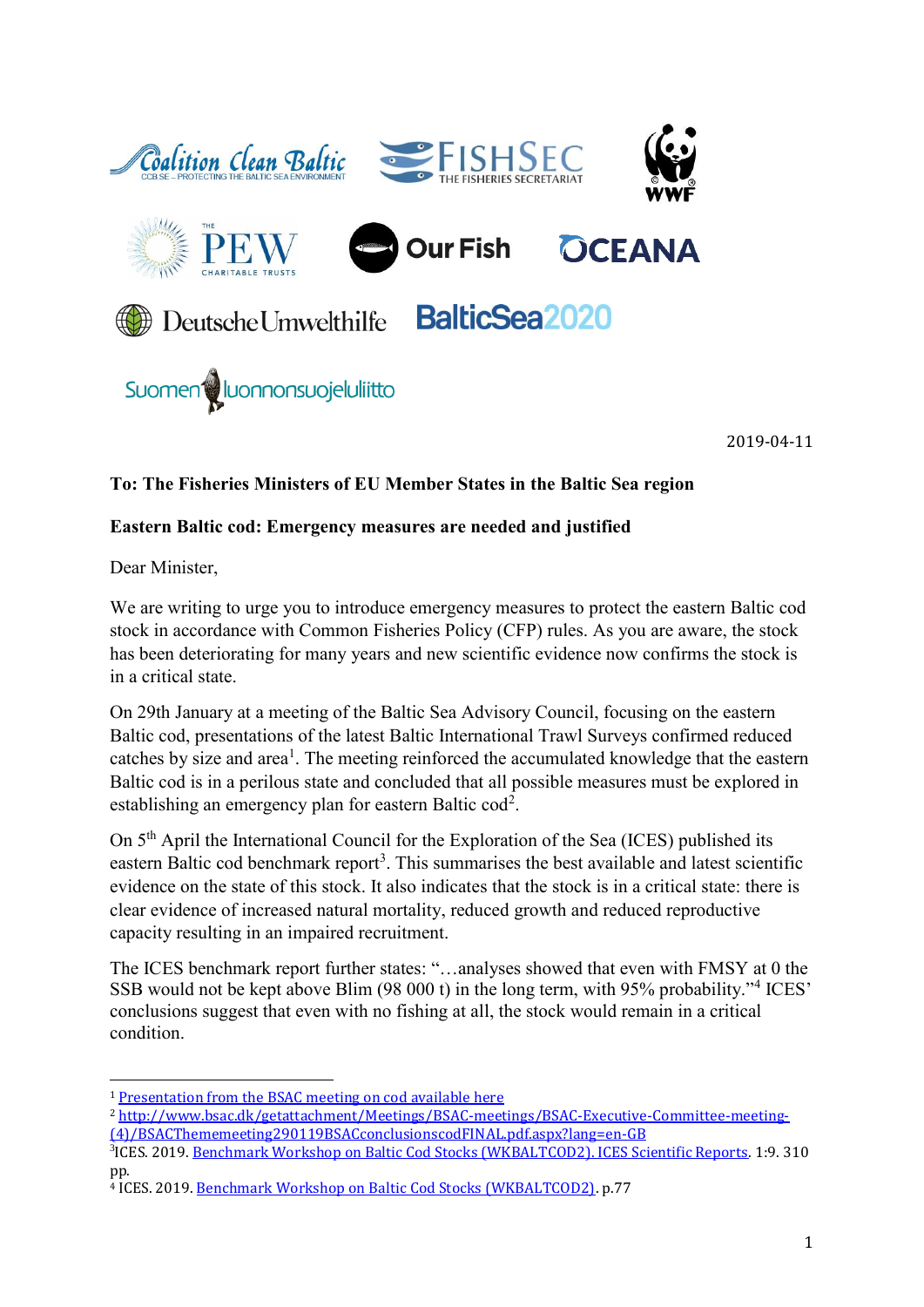We have added a short summary of key extracts from the report as an annex to this letter.

The CFP includes a legally binding objective to end overfishing by 2015 where possible, and by 2020 at the latest<sup>5</sup>. Yet, despite this requirement, the EU Council of ministers has set the Total Allowable Catch (TAC) for eastern Baltic cod exceeding scientific advice each year since 2013. It is our view that the status of eastern Baltic cod is symptomatic of persistent overfishing in the context of wider environmental and ecological changes facing the region.

All of the available scientific evidence points to a stock that is in a critical state, and we urge you to move forward now with preparing national emergency measures using the CFP Basic Regulation 2013/1380, article 13, or give your open support to the Commission to initiate emergency measures based on article 12. In addition, we urge you to consider adjusting the eastern Baltic cod TAC for 2019 to the best available scientific evidence in line with article 16.3 of the CFP.

Fishing of this stock is currently underway and we are approaching the spawning time for the cod stock in May-August. Every possible measure must be taken now to safeguard what remains and fishing of this cod stock should cease immediately.

We count on your immediate action and look forward to your response.

Yours sincerely,

-

Mikhail Durkin, Executive Secretary of the Coalition Clean Baltic, [mikhail.durkin@ccb.se](mailto:mikhail.durkin@ccb.se)

Jan Isakson, Director of the Fisheries Secretariat, [jan.isakson@fishsec.org](mailto:jan.isakson@fishsec.org)

Ottilia Thoreson, Director WWF Baltic Ecoregion Programme, [ottilia.thoreson@wwf.se](mailto:ottilia.thoreson@wwf.se)

Andrew Clayton, Project Director, The Pew Charitable Trusts, aclayton@pewtrusts.org

Rebecca Hubbard, Program Director Our Fish, [rebecca@our.fish](mailto:rebecca@our.fish)

Pascale Moehrle, Executive Director, Oceana in Europe, [pmoehrle@oceana.org](mailto:pmoehrle@oceana.org)

Sascha Müller-Kraenner, Executive Director Deutsche Umwelthilfe, [mueller](mailto:mueller-kraenner@duh.de)[kraenner@duh.de](mailto:mueller-kraenner@duh.de)

Conrad Stralka, Executive Director, BalticSea2020, [conrad.stralka@balticsea2020.org](mailto:conrad.stralka@balticsea2020.org)

Tapani Veistola, Senior advisor, Finnish Association for Nature Conservation, [tapani.veistola@sll.fi](mailto:tapani.veistola@sll.fi)

<sup>5</sup> Regulation (EU) No 1380/2013 of the European Parliament and of the Council of 11 December 2013 on the Common Fisheries Policy. Article 2.2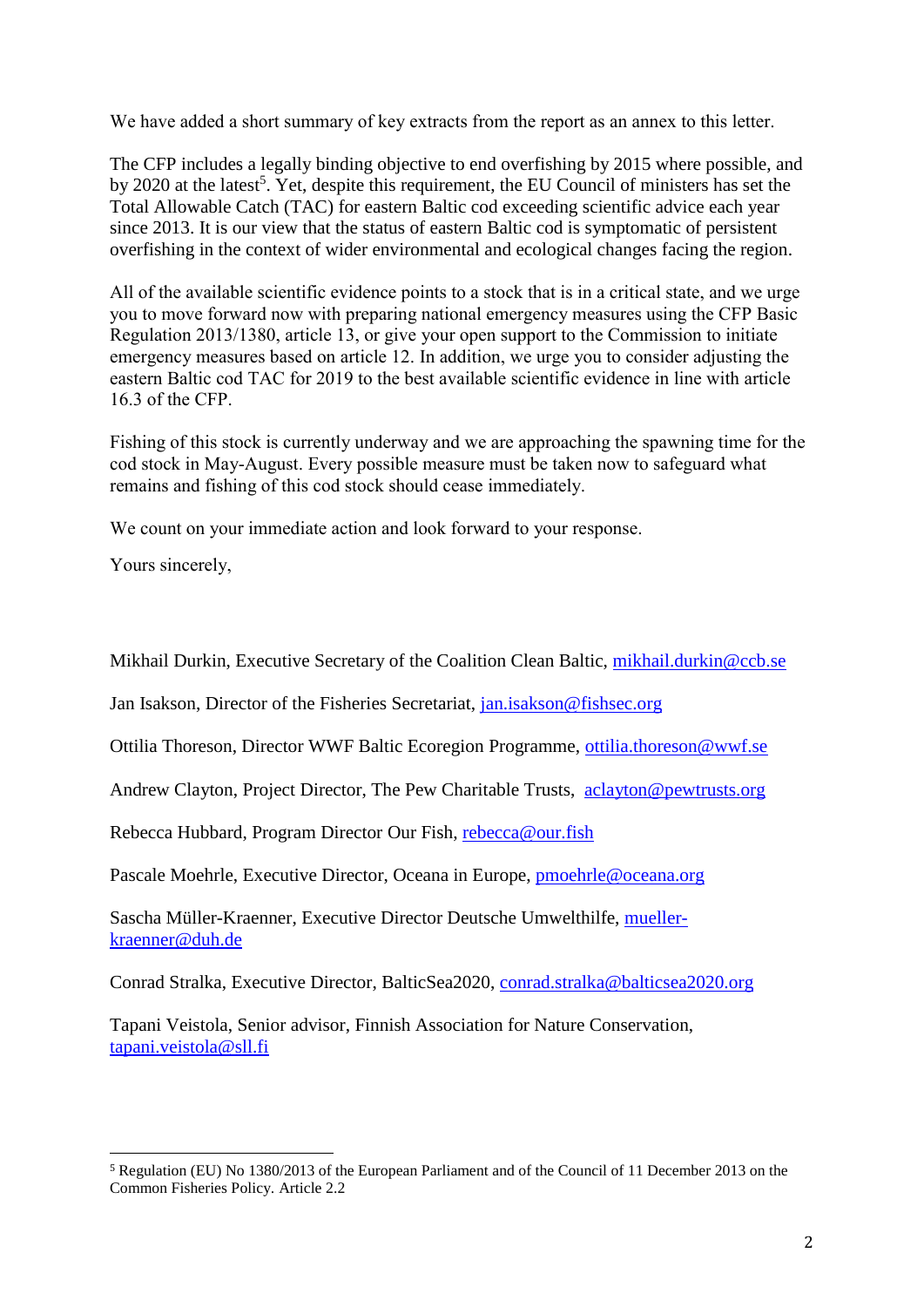### **Annex**

## **Eastern Baltic cod: Emergency measures are needed and justified**

# **Conclusions and findings of International Council for the Exploration of the Sea (ICES) eastern Baltic cod benchmark report published on 5th April 2019.**

ICES. 2019. Benchmark Workshop on Baltic Cod Stocks (WKBALTCOD2). ICES Scientific Reports. 1:9. 310 pp. http://doi.org/10.17895/ices.pub.4984

[http://ices.dk/sites/pub/Publication%20Reports/Expert%20Group%20Report/acom/2019/WK](http://ices.dk/sites/pub/Publication%20Reports/Expert%20Group%20Report/acom/2019/WKBALTCOD2/WKBALTCOD2%202019.pdf) [BALTCOD2/WKBALTCOD2%202019.pdf](http://ices.dk/sites/pub/Publication%20Reports/Expert%20Group%20Report/acom/2019/WKBALTCOD2/WKBALTCOD2%202019.pdf)

#### **Conclusions and findings of ICES benchmark report on eastern Baltic cod:**

The benchmark uses a new stock assessment model to allow an analytical assessment for the stock, which has been lacking since 2014. Moreover, reference points taking into account changes in productivity of the stock were also estimated, and procedures to conduct short-term forecasts were agreed. Section 4.10, page 79, last para: *"…the quality of the assessment was found reasonable and the assessment appropriate to be used as the basis for advice for the eastern Baltic cod."*

Regarding the defining of appropriate new reference points the ICES benchmark report states: Section 4.8, page 77, para 2 & 3: *"The latest relatively strong year-class was formed in 2012 from an SSB of 98 000 t (Fig. 4.34). Therefore, Blim was set to this level, i.e. 98 000 t". "Due to the presently very dynamic biological situation for the eastern Baltic cod, the current Blim at 98 000 t is considered to be applicable only in short term. The reproductive capacity of the stock needs to be closely monitored in coming years, and when new information becomes available, the Blim value needs to be re-evaluated."*

Furthermore, the report concludes regarding establishing an  $F_{MSY}$  value: Section 4.8, page 77, last two para's: *"… analyses showed that even with FMSY at 0 the SSB would not be kept above Blim (98 000 t) in the long term, with 95% probability. (…) Even when applying a substantially lower value for Blim (53000 t), the result in terms of the stock being below Blim with more than 5% probability even at FMSY = 0 remained unchanged. In other words, following the ICES MSY framework for this stock, the estimated FMSY is equal to 0. For this reason, no F reference points were defined for this stock."*

Regarding the procedures to conduct short-term forecasts: Section 4.9, page 78, para 2: *"As there is no F reference point for this stock, probabilistic forecast with MCMC was proposed to be used instead. In this approach, catch and SSB levels corresponding to different F factors are*